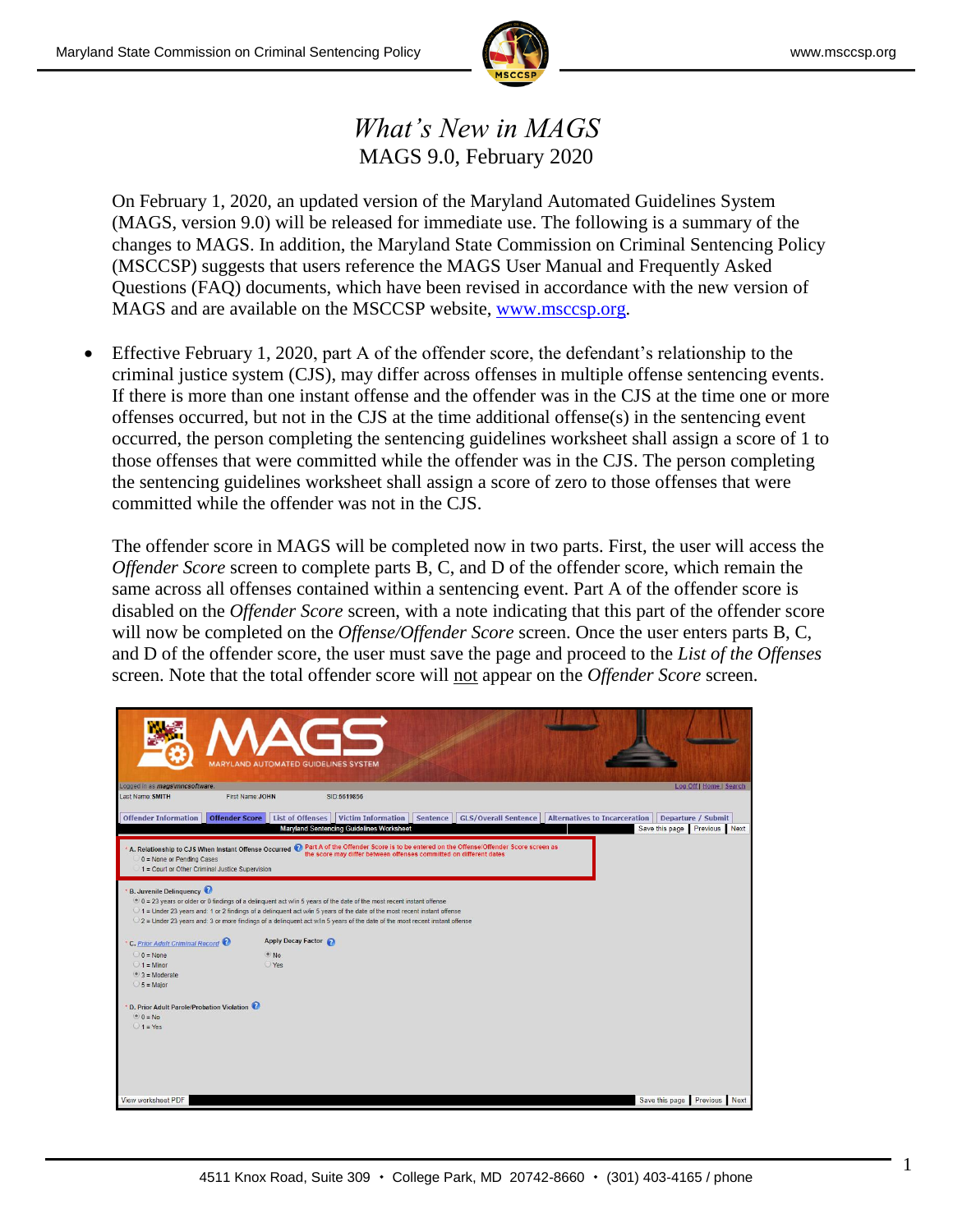

The user must click "Add New" on the *List of Offenses* screen to add an offense to the worksheet, upon which the *Offense/Offender Score* screen will appear. This screen has been renamed from *Offense/Offense Score* to reflect the addition of the offender score to the screen.

In addition to offense information, the user must complete part A of the offender score on this screen. Parts B, C, and D of the offender score will auto-populate based on the user's entries on the *Offender Score* screen. Once part A of the offender score has been entered, the total offender score will appear. The individual guidelines range for the offense will be calculated based on the total offender score for the offense. The overall guidelines range will be calculated according to the standard guidelines rules (see the Maryland Sentencing Guidelines Manual, Chapter 9). For each subsequent offense that is added to the worksheet, the user must provide a score for part A of the offender score as the scores may differ across offenses.

|                                                                                                                            | Maryland Sentencing Guidelines Worksheet - OFFENSE/OFFENDER SCORE |                                   |                                                                                          |  |                                                    |                                                                     | Save this page      |  | Delete this Offense | <b>Close</b> |
|----------------------------------------------------------------------------------------------------------------------------|-------------------------------------------------------------------|-----------------------------------|------------------------------------------------------------------------------------------|--|----------------------------------------------------|---------------------------------------------------------------------|---------------------|--|---------------------|--------------|
|                                                                                                                            |                                                                   |                                   |                                                                                          |  |                                                    |                                                                     |                     |  |                     |              |
| $\bullet$ $\cdot$ count 2<br>Event# $1$                                                                                    |                                                                   |                                   |                                                                                          |  |                                                    |                                                                     |                     |  |                     |              |
| Offense Date                                                                                                               | lo1<br>31                                                         | 2019                              | (MM/DD/YYYY)                                                                             |  |                                                    | Case #                                                              | $CC$ 03 CR 19009114 |  |                     |              |
| <b>Convicted Offense Title</b>                                                                                             |                                                                   |                                   | Handgun, unlawful wearing, carrying, etc., 1st weapon offense, gene Most Common Offenses |  |                                                    |                                                                     | Search              |  |                     |              |
| Solicitation <sup>2</sup><br>Attempt Conspiracy                                                                            |                                                                   |                                   |                                                                                          |  |                                                    |                                                                     |                     |  |                     |              |
| Enhancement                                                                                                                | None                                                              | $\pmb{\mathrm{v}}$                |                                                                                          |  |                                                    |                                                                     |                     |  |                     |              |
| Flag offense for multiple victim stacking rule                                                                             | $O$ Yes $O$ No                                                    |                                   |                                                                                          |  |                                                    |                                                                     |                     |  |                     |              |
|                                                                                                                            |                                                                   |                                   |                                                                                          |  |                                                    |                                                                     |                     |  |                     |              |
| <b>I-VII</b><br>VII<br><b>CJIS Code</b>                                                                                    | 1-5212, 1-0175                                                    | Source                            | CR, §4-203(c)(2)(i) Stat. Max                                                            |  |                                                    | 3Y                                                                  | Min. Term           |  | 1M                  |              |
| <b>Offender Score</b>                                                                                                      |                                                                   |                                   |                                                                                          |  |                                                    | Offense Score (Against a Person Only)                               |                     |  |                     |              |
|                                                                                                                            |                                                                   |                                   |                                                                                          |  |                                                    |                                                                     |                     |  |                     |              |
| A. Relationship to CJS When Instant Offense Occurred<br>$\bullet$ 0 = None or Pending Cases                                |                                                                   |                                   |                                                                                          |  |                                                    | A. Seriousness Category                                             |                     |  |                     |              |
| $\geq 1$ = Court or Other Criminal Justice Supervision                                                                     |                                                                   |                                   |                                                                                          |  |                                                    |                                                                     |                     |  |                     |              |
| <b>B. Juvenile Delinquency</b>                                                                                             |                                                                   |                                   |                                                                                          |  | <b>B.</b> Victim Injury                            |                                                                     |                     |  |                     |              |
| 0 0 = 23 years or older or 0 findings of a delinquent act w/in 5 years of the date of the most recent instant offense      |                                                                   |                                   |                                                                                          |  | $\bigcirc$ No Injury                               |                                                                     |                     |  |                     |              |
| 1 = Under 23 years and: 1 or 2 findings of a delinguent act w/in 5 years of the date of the most recent instant offense    |                                                                   |                                   |                                                                                          |  |                                                    | lnjury, Non-Permanent                                               |                     |  |                     |              |
| 2 = Under 23 years and: 3 or more findings of a delinquent act w/in 5 years of the date of the most recent instant offense |                                                                   |                                   |                                                                                          |  |                                                    | Permanent Injury or Death                                           |                     |  |                     |              |
| <b>C. Prior Adult Criminal Record O</b>                                                                                    | Apply Decay Factor                                                |                                   |                                                                                          |  | $\vert$ <sub>2</sub><br>$\cdot$ C. Weapon Presence |                                                                     |                     |  |                     |              |
| $0 = None$<br>$\bullet$ No                                                                                                 |                                                                   |                                   |                                                                                          |  | $\bigcirc$ No Weapon                               |                                                                     |                     |  |                     |              |
| Yes<br>$1 =$ Minor                                                                                                         |                                                                   |                                   |                                                                                          |  |                                                    | O Weapon Other than Firearm                                         |                     |  |                     |              |
| $\degree$ 3 = Moderate<br>$5 =$ Major                                                                                      |                                                                   |                                   |                                                                                          |  | <b>Eirearm or Explosive</b>                        |                                                                     |                     |  |                     |              |
|                                                                                                                            |                                                                   |                                   |                                                                                          |  |                                                    | <b>D. Special Victim Vulnerability <math>\mathbf{\Omega}</math></b> |                     |  | 10                  |              |
| D. Prior Adult Parole/Probation Violation<br>$0 = No$                                                                      |                                                                   |                                   |                                                                                          |  | $\odot$ No                                         |                                                                     |                     |  |                     |              |
| $1 - V_0$                                                                                                                  |                                                                   |                                   |                                                                                          |  | $\bigcirc$ Yes                                     |                                                                     |                     |  |                     |              |
| Offender Score: 3                                                                                                          |                                                                   |                                   |                                                                                          |  | Offense Score: 4                                   |                                                                     |                     |  |                     |              |
| To $3Y$<br><b>2Y</b><br><b>Guidelines Range for Offense</b>                                                                |                                                                   | <b>Calculate Guidelines Range</b> |                                                                                          |  |                                                    |                                                                     |                     |  |                     |              |
|                                                                                                                            |                                                                   |                                   |                                                                                          |  |                                                    |                                                                     |                     |  |                     |              |
| Overall Guidelines Range 2Y<br>To 3Y                                                                                       |                                                                   |                                   |                                                                                          |  |                                                    |                                                                     |                     |  |                     |              |
|                                                                                                                            |                                                                   |                                   |                                                                                          |  |                                                    |                                                                     |                     |  |                     |              |
|                                                                                                                            |                                                                   |                                   |                                                                                          |  |                                                    |                                                                     | Save this page      |  | Delete this Offense | <b>Close</b> |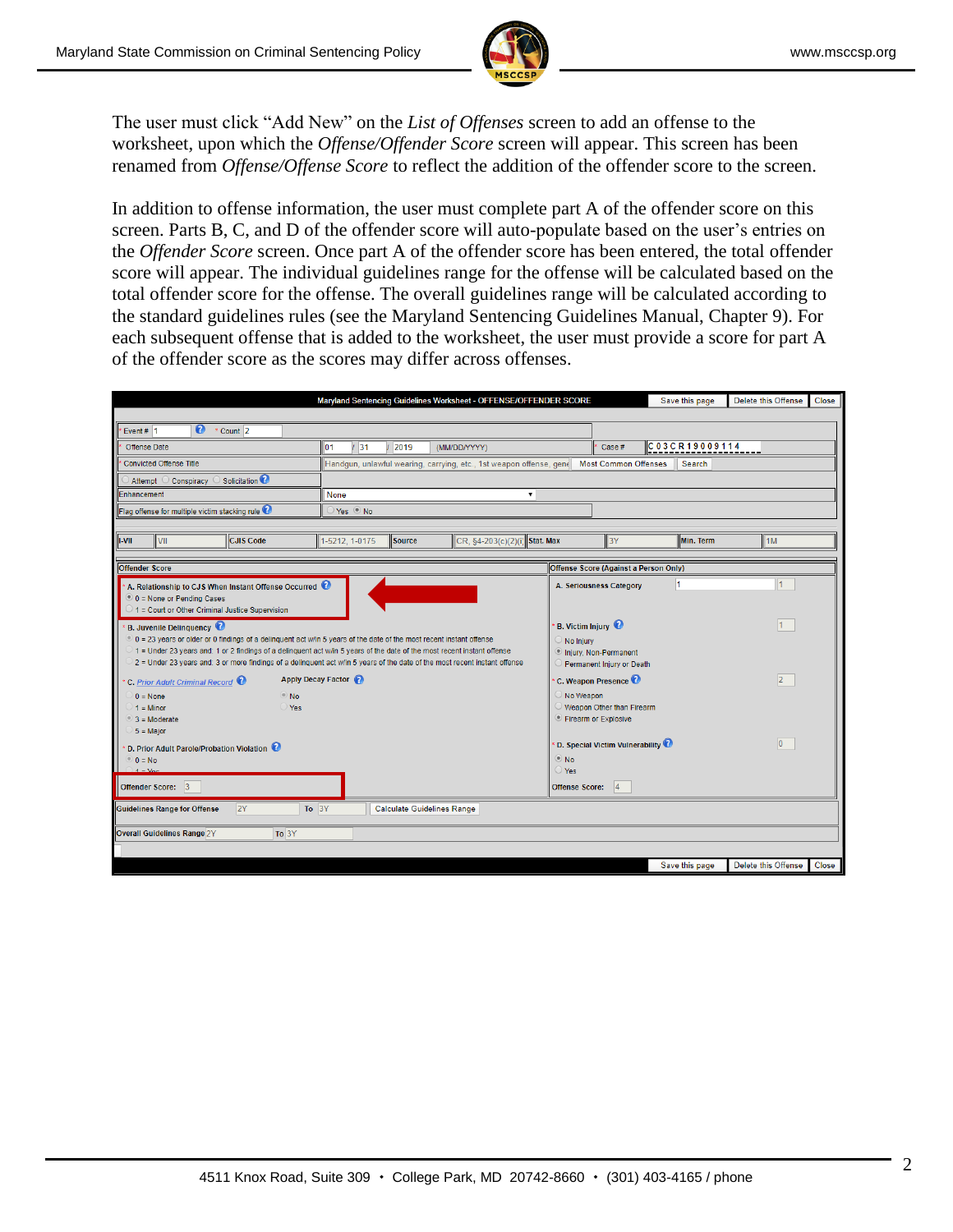

When viewing a PDF of the worksheet, there will be space for three total offender scores, one corresponding to each offense entered on the worksheet. When part A of the offender score differs between offenses, a score of 0 points will be marked with a blue circle and the total offender score and individual offense guidelines range associated with 0 points will be recorded in blue. A score of 1 point will be marked with a green circle, and the total offender score and individual offense guidelines range associated with 1 point will be recorded in green.

| OFFENDER NAME - Last, First, Middle<br><b>MARYLAND SENTENCING</b>                                                      |                                                         |                                                                                    | <b>SEX</b><br>SID#<br>$X$ <sub>M</sub> $_F$                            |                                                                                                                                                                                       |                          | <b>BIRTHDATE</b><br><b>JURISDICTION</b>                   |                                                                                                                              |  |
|------------------------------------------------------------------------------------------------------------------------|---------------------------------------------------------|------------------------------------------------------------------------------------|------------------------------------------------------------------------|---------------------------------------------------------------------------------------------------------------------------------------------------------------------------------------|--------------------------|-----------------------------------------------------------|------------------------------------------------------------------------------------------------------------------------------|--|
| <b>SMITH, JOHN</b><br><b>GUIDELINES WORKSHEET</b><br><b>PSI</b><br><b>DATE OF OFFENSE</b><br><b>DATE OF SENTENCING</b> | <b>DISPOSITION TYPE</b>                                 | <b>RECONSIDERATION</b>                                                             | 05   31   1986<br>5619856<br><b>REPRESENTATION</b><br><b>ETHNICITY</b> |                                                                                                                                                                                       |                          | $\overline{3}$<br><b>RACE (Select all that apply)</b>     |                                                                                                                              |  |
| $\mathbf{X}_{\mathsf{No}}$<br>01<br>31<br>2019                                                                         |                                                         |                                                                                    | <b>OR REVIEW</b>                                                       |                                                                                                                                                                                       | Hispanic/Latino          |                                                           | _ American Indian<br>- Asian                                                                                                 |  |
| $-$ Yes<br><b>CRIMINAL</b><br>CONVICTED                                                                                |                                                         | - ABA plea agreement<br>- Non-ABA plea agreement                                   | Reconsideration                                                        | Private<br>$\Lambda$ Public defender                                                                                                                                                  | origin<br>$-$ Yes        | $\underline{X}$ No                                        | or Alaska Native<br>_Native Hawaiian or<br><b>Black or African</b>                                                           |  |
| <b>OFFENSES</b><br><b>EVENTS</b><br><b>AT THIS</b><br>WORKSHEET # 1                                                    | OF                                                      | - Plea, no agreement                                                               | (COVs only)                                                            | - Court appointed                                                                                                                                                                     | Victim Court             | American                                                  | other Pacific Islander                                                                                                       |  |
| <b>SENTENCING</b><br>3<br><b>CRIMINAL EVENT #</b><br><b>NUMBER OF:</b>                                                 | - Court trial                                           |                                                                                    | - Review                                                               | $-$ Self                                                                                                                                                                              | Costs Imposed            | White                                                     |                                                                                                                              |  |
|                                                                                                                        | Jury trial                                              |                                                                                    | Neither                                                                | <b>MD CODE, ART, &amp; SECTION</b>                                                                                                                                                    | <b>Yes</b>               | Other<br>No<br><b>MIN TERM</b>                            | _Unknown                                                                                                                     |  |
| <b>CONVICTED OFFENSE TITLE</b><br><b>1st Convicted Offense</b>                                                         | I-VII                                                   | <b>CJIS CODE</b>                                                                   |                                                                        |                                                                                                                                                                                       | <b>STAT. MAX</b>         |                                                           | <b>CASE#</b>                                                                                                                 |  |
| Felony theft or theft scheme, at least \$1,500 but less than \$25,000 (SENTENCE<br>DATE on/after 10/1/17)              | VI                                                      | 1-1136, 1-1160                                                                     | $CR, 87-104(g)(1)(i)$                                                  |                                                                                                                                                                                       | 5Y                       |                                                           | <b>C03CR19009114</b>                                                                                                         |  |
| <b>2nd Convicted Offense</b><br>Handgun, unlawful wearing, carrying, etc., 1st weapon offense, generally               | VII                                                     | 1-5212, 1-0175                                                                     | CR, $§4-203(c)(2)(i)$                                                  |                                                                                                                                                                                       | 3Y                       | 1 <sub>M</sub>                                            | <b>C03CR19009114</b>                                                                                                         |  |
| <b>3rd Convicted Offense</b><br>CDS Possession - Cocaine, 1st offense (SENTENCE DATE on/after 10/1/17)                 | VII                                                     | 1-1110, 1-1111, 1-1112,<br>1-1113, 1-1114, 1-1115                                  | CR, §5-601(c)(1)(i)                                                    |                                                                                                                                                                                       | 1Y                       |                                                           | <b>C03CR19009114</b>                                                                                                         |  |
| OFFENSE SCORE(S) - Offense Against a Person Only                                                                       | <b>OFFENDER SCORE</b>                                   |                                                                                    | <b>GUIDELINES</b><br><b>RANGE</b>                                      | <b>ACTUAL SENTENCE - Imposed, Suspended, Time Served, Probation, Restitution, Fine, Corrections</b>                                                                                   |                          | <b>Options Program (Drug Court, Home Detention, Etc.)</b> |                                                                                                                              |  |
| 2nd Off 3rd Off<br>1st Off<br><b>A. Seriousness Category</b>                                                           | A. Relationship to CJS When Instant                     |                                                                                    | 1st Con. Off.                                                          | <b>1st Convicted Offense</b>                                                                                                                                                          |                          |                                                           |                                                                                                                              |  |
| ω<br>$V - VII$<br>$\mathbf{1}$                                                                                         | <b>Offense Occurred</b>                                 |                                                                                    | 1Y                                                                     |                                                                                                                                                                                       |                          |                                                           |                                                                                                                              |  |
| IV<br>3<br>$\overline{\mathbf{3}}$<br>$=$                                                                              | 0 - None or pending cases                               |                                                                                    | T <sub>O</sub>                                                         |                                                                                                                                                                                       |                          |                                                           |                                                                                                                              |  |
| Ш<br>5<br>$\equiv$<br>5                                                                                                | $\Omega$ Court or other criminal justice<br>supervision |                                                                                    | 3Y                                                                     | For theft, fraud, and related crimes, please indicate: OEconomic Loss \$<br>Subsequent Offender Proven                                                                                | Yes<br>No.               | <b>Restitution Proven</b>                                 | C Unknown Amount<br>Yes No                                                                                                   |  |
| $\mathbf{I}$<br>R<br>8<br>R<br>$\overline{\phantom{a}}$                                                                | <b>B.</b> Juvenile Delinquency                          |                                                                                    | 2nd Con. Off.                                                          | 2nd Convicted Offense                                                                                                                                                                 |                          |                                                           |                                                                                                                              |  |
| 10<br>10<br>10<br>$=$<br>т                                                                                             | (0)= 23 years or older or 0 findings of a               |                                                                                    | 2Y                                                                     |                                                                                                                                                                                       |                          |                                                           |                                                                                                                              |  |
| 1st Off<br>2nd Off<br>3rd Off<br><b>Victim Injury</b><br>R                                                             | date of the most recent offense                         | delinguent act w/in 5 years of the                                                 | TO<br>3Y                                                               |                                                                                                                                                                                       |                          |                                                           |                                                                                                                              |  |
| $\Omega$<br>No injury<br>$\Omega$<br>o                                                                                 |                                                         |                                                                                    |                                                                        | For theft, fraud, and related crimes, please indicate: ElEconomic Loss \$<br>Subsequent Offender Proven                                                                               | Yes<br>No                | <b>Restitution Proven</b>                                 | Unknown Amount<br>Yes No                                                                                                     |  |
| Injury, non-permanent<br>ω<br>1<br>1<br>Permanent injury or death<br>$\overline{2}$<br>2<br>2                          | $1 =$ Under 23 years and: $1$ or $2$ findings           | of a delinquent act w/in 5 years of the<br>date of the most recent instant offense | 3rd Con. Off.<br>P                                                     | <b>3rd Convicted Offense</b>                                                                                                                                                          |                          |                                                           |                                                                                                                              |  |
| 2nd Off<br>3rd Off<br>C.<br><b>Weapon Presence</b><br>1st Off                                                          | $2 =$ Under 23 years and: 3 or more                     |                                                                                    | TO<br>1 <sub>M</sub>                                                   |                                                                                                                                                                                       |                          |                                                           |                                                                                                                              |  |
| $\Omega$<br>$\Omega$<br>No weapon<br>$\Omega$<br>$=$                                                                   |                                                         | findings of a delinquent act w/in 5<br>years of the date of the most recent        |                                                                        | For theft, fraud, and related crimes, please indicate: Officensmic Loss \$<br>Subsequent Offender Proven                                                                              | $-$ Yes<br>$-$ No        | <b>Restitution Proven</b>                                 | Unknown Amount<br>$-$ Yes $-$ No                                                                                             |  |
| Weapon other than firearm<br>1<br>1<br>$\equiv$                                                                        | instant offense                                         |                                                                                    |                                                                        | <b>Additional Sentence Information</b>                                                                                                                                                |                          |                                                           |                                                                                                                              |  |
| 2<br>Firearm or explosive<br>$\overline{2}$<br>$\overline{2}$<br>$=$                                                   | C. Prior Adult Criminal Record                          |                                                                                    |                                                                        | <b>Probation</b>                                                                                                                                                                      | <b>Community Service</b> |                                                           | Fine \$                                                                                                                      |  |
| 2nd Off<br>3rd Off<br>1st Off<br><b>Special Victim Vulnerability</b><br>D.                                             | $0 = None$                                              | 3= Moderate                                                                        |                                                                        | Was the offender sentenced to a Corrections Option under Commission criteria?                                                                                                         |                          |                                                           | $Yes$ $\_\mathsf{No}$                                                                                                        |  |
| N <sub>o</sub><br>൫<br>$\Omega$<br>$\Omega$                                                                            | $1 =$ Minor                                             | $5 =$ Major                                                                        |                                                                        | If yes, select all that apply: nong court                                                                                                                                             |                          | □ HG, § 8-507 order                                       | □ Home detention                                                                                                             |  |
| Yes<br>$\mathbf{1}$<br>$\mathbf{1}$<br>$\mathbf{1}$<br>$\equiv$                                                        | <b>Prior Adult Parole/Prob Violation</b><br>D.          |                                                                                    |                                                                        | Suspended sentence per CR, § 5-601(e)                                                                                                                                                 |                          | □ Inpatient substance abuse treatment                     | □ Work release                                                                                                               |  |
|                                                                                                                        |                                                         |                                                                                    |                                                                        | □ Inpatient mental health treatment<br>□ Other (explain):                                                                                                                             |                          | □ Weekend (or other discontinuous) incarceration          |                                                                                                                              |  |
| 4<br>OFFER                                                                                                             | 4                                                       | <b>OFFENDER SCORE(S)</b>                                                           | Overall<br>uidelines Range                                             | □ Other problem solving court (explain):                                                                                                                                              |                          |                                                           |                                                                                                                              |  |
| <b>VICTIM INFORMATION</b>                                                                                              | <b>REASONS FOR GUIDELINES DEPARTURE</b>                 |                                                                                    | Multiple Counts Only                                                   | Was the offender sentenced to some other alternative to incarceration?<br>□ Other (explain):                                                                                          |                          |                                                           | $Nes$ $\_\$ No<br>If yes, select all that apply: □ Outpatient substance abuse treatment □ Outpatient mental health treatment |  |
| Victim<br>No<br>Yes                                                                                                    |                                                         |                                                                                    | 2Y                                                                     | <b>Additional Information or</b>                                                                                                                                                      |                          |                                                           |                                                                                                                              |  |
| Victim participation<br>Yes<br>No                                                                                      |                                                         |                                                                                    | <b>TO</b>                                                              | <b>Institutional/Parole Recommendation</b>                                                                                                                                            |                          | <b>TOM JONES</b>                                          |                                                                                                                              |  |
| Victim notification form<br>Yes<br><b>No</b>                                                                           | Departure Code 9 or 18 (Please Explain):                |                                                                                    | 3Y                                                                     |                                                                                                                                                                                       |                          | Worksheet Completed By                                    |                                                                                                                              |  |
| Victim notified plea<br>No<br>Yes<br>Victim notified date<br>No<br>Yes                                                 |                                                         |                                                                                    |                                                                        |                                                                                                                                                                                       |                          | <b>State's Attorney's Office</b>                          |                                                                                                                              |  |
| Victim present<br>No<br>Yes                                                                                            |                                                         |                                                                                    |                                                                        |                                                                                                                                                                                       |                          |                                                           |                                                                                                                              |  |
| <b>Written VIS</b><br>No<br>Yes                                                                                        |                                                         |                                                                                    | 50% of<br><b>Sentence</b>                                              |                                                                                                                                                                                       |                          | Title                                                     |                                                                                                                              |  |
| Oral VIS<br>No<br>Yes<br>No contact requested<br>No<br>$-$ Yes                                                         |                                                         |                                                                                    | Announced                                                              |                                                                                                                                                                                       |                          |                                                           |                                                                                                                              |  |
| No contact ordered<br>No<br>Yes                                                                                        |                                                         |                                                                                    | for COVs                                                               |                                                                                                                                                                                       |                          | Sentencing Judge (Please Print)                           |                                                                                                                              |  |
|                                                                                                                        |                                                         |                                                                                    | Yes<br>No                                                              |                                                                                                                                                                                       |                          |                                                           |                                                                                                                              |  |
| <b>DEPARTURE</b>                                                                                                       | $-$ Yes<br>$-$ No                                       |                                                                                    |                                                                        | <b>Parole Notification</b><br>$\equiv$ Yes                                                                                                                                            | $-$ No                   | Sentencing Judge's Signature                              |                                                                                                                              |  |
|                                                                                                                        |                                                         |                                                                                    |                                                                        | Court clerks should attach completed copies to the committment or probation order and also distribute copies to the following: sentencing judge, court file, prosecution, and defense |                          |                                                           |                                                                                                                              |  |

Version: MAGS 9.0